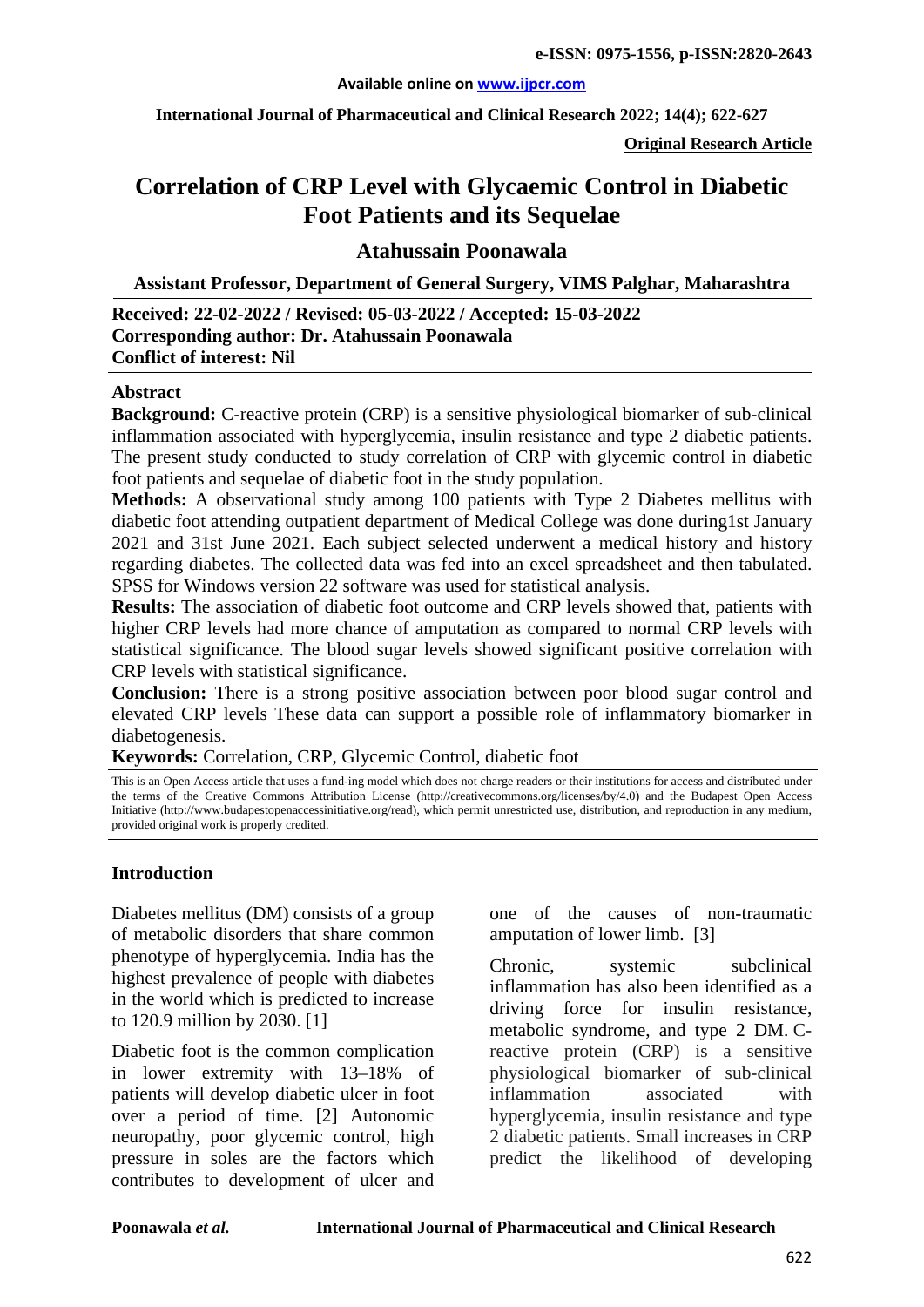cardiovascular events both in diabetic and nondiabetic populations. [4]

In addition, in apparently healthy subjects, increased levels of CRP predict the risk of developing type 2 diabetes. There is some evidence that CRP, besides its predictive role in determining cardiovascular risk, may represent an active participant in atherogenesis. [5]

Diabetic foot cause considerable disability and often the reason for lower limb amputation. Even with appropriate treatment, some patients must undergo major amputation or a limb salvage operation. [6] These operations are not only a huge emotional and social burden to the patients due to physical impairment, but also a financial burden. [7]

The objectives of the present study was to find correlation of CRP with glycemic control in diabetic foot patients and sequelae of diabetic foot in the study population.

# **Objectives:**

- i. To study association between glycemic control and serum CRP levels in patients with type 2 Diabetes mellitus presenting with diabetic foot
- ii. To correlate the level of CRP with sequelae of diabetic foot

# **Methodology:**

The present observational study was carried out in the department of General Medicine, Medical College Hospital. The study was carried out between 1st January 2021 and 31st June 2021 and included 100 patients with Type 2 Diabetes mellitus

with diabetic foot. A adequate required sample size was estimated based on prevalence of disease and using formula, n  $= z2pq / d2$ , where; n=sample size,  $z=1.96$ (considering 0.05 alpha,  $95\%$ confidence limits and  $80\%$  beta),  $p =$ assumed probability of occurrence or concordance of results,  $q = 1 - p$  and  $d =$ marginal error (precession). The International Diabetes Federation has reported that the prevalence of diabetes in adults in India is 7.1% and marginal error was taken as 5% which gives our stated sample size for the study.<sup>1</sup> Target population were all the patients with diabetic foot of age above 21 years coming to OPD and wards of the department of medicine in medical college and hospital. Subject fulfilling inclusion criteria were selected for the study. Each subject selected underwent a medical history and history regarding diabetes, its duration and medical treatment, general examination including body mass index (BMI), blood pressure, systemic examinations, investigations like Fasting plasma glucose, HbA1C, CRP levels. Emphasis on history and examination pertinent for diabetic foot were taken and relevant investigations to look for same were undertaken. Wagner grading for diabetic foot was used. After a written informed consent cases were enrolled in the study satisfying our inclusion criteria The collected data was fed into an excel spreadsheet and then tabulated. SPSS for Windows version 22 software was used for statistical analysis. Chi2 or Fisher's exact test was applied to compare frequency distribution.

# **Results:**

| <b>Variables</b>        |           | No. of Patients $(n=100)$ | <b>Percentage</b> |
|-------------------------|-----------|---------------------------|-------------------|
|                         | $\leq 40$ | 02                        | 02.00             |
| Age<br>(years)<br>group | $41 - 50$ | 11                        | 11.00             |
|                         | 51-60     | 31                        | 31.00             |
|                         | 61-70     | 38                        | 38.00             |
|                         | >70       | 18                        | 18.00             |
| Gender                  | Male      | 62                        | 62.00             |

**Table 1: Demographic variables among patients:**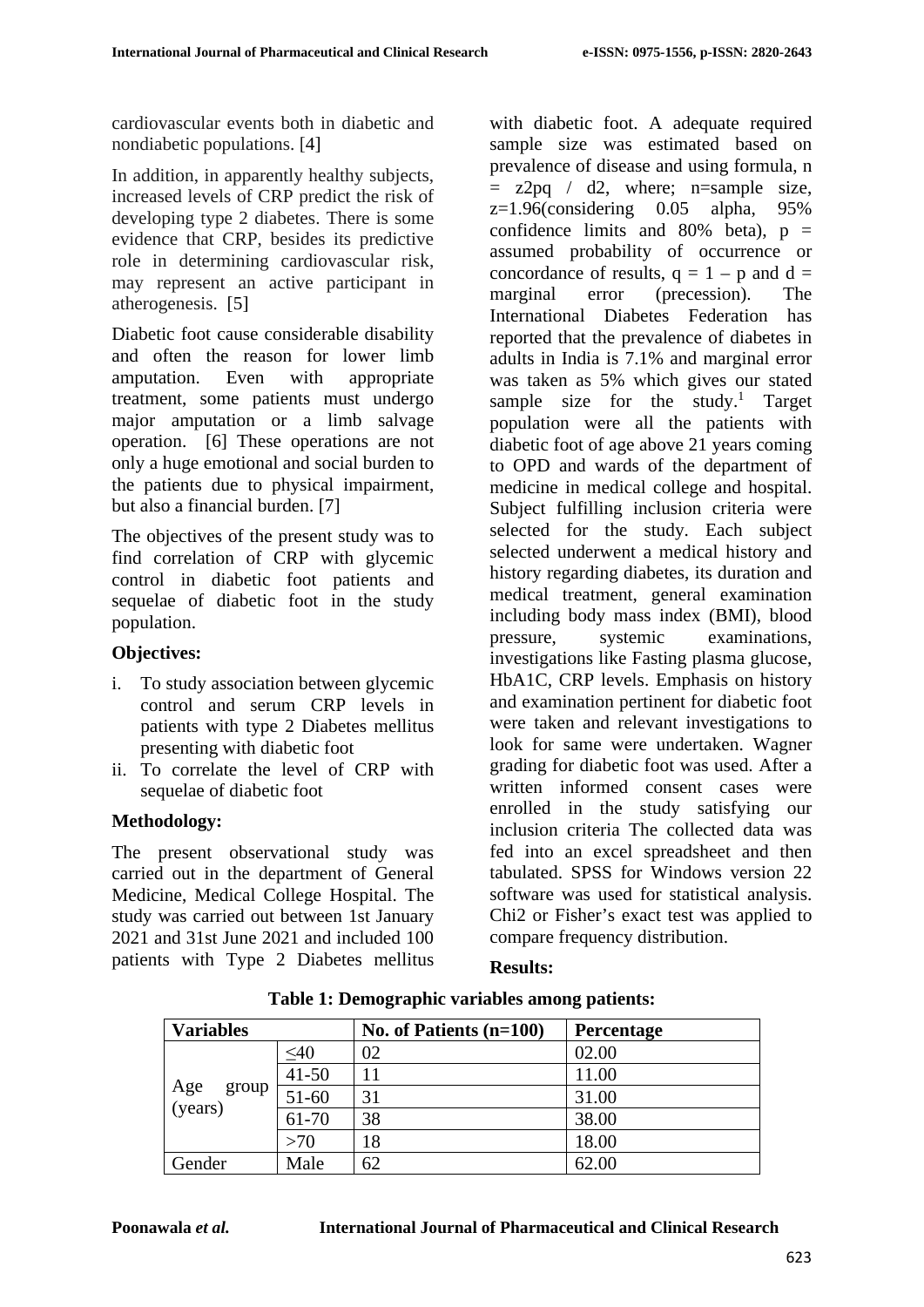|  | - |  | -<br>ັ<br><u>.</u> | Ш |
|--|---|--|--------------------|---|
|--|---|--|--------------------|---|

The table no. 1 shows that among 100 patients, majority were in age group 61-70 years (38%) with mean age of  $62.29 \pm$ 

8.21 years. Majority of the patients were male (62%) as compared to females. (38%)

| Wagner's Grade | No. of Patients | Percentage |
|----------------|-----------------|------------|
| Grade I        | 42              | 42         |
| Grade II       | 34              | 34         |
| Grade III      | 13              | 13         |
| Grade IV       |                 |            |
| Grade V        |                 |            |
| Total          |                 | 100        |

| Table 2: Wagner grading for diabetic foot among patients: |  |  |  |  |  |  |  |  |  |  |
|-----------------------------------------------------------|--|--|--|--|--|--|--|--|--|--|
|-----------------------------------------------------------|--|--|--|--|--|--|--|--|--|--|

The Wagner grading for diabetic foot among patients shows majority belong to

Grade I (42%) followed by Grade II (34%).

**Table 3: Blood sugar levels among patients:**

| <b>Blood sugar levels</b> | Mean $\pm SD$      | <b>Range</b> |
|---------------------------|--------------------|--------------|
| Fasting (mg/dl)           | $208.12 \pm 58.33$ | 90-310       |
| Post-prandial             | $278.51 \pm 72.91$ | $175 - 450$  |
| $HbA1c$ $%$               | $8.08 \pm 2.18$    | $5.9 - 12.6$ |

The mean fasting blood sugar levels among patients was  $208.12 \pm 58.33$  mg/dl with range of 90-310 mg/dl. The mean post-prandial blood sugar level among

patient was  $278.51 \pm 72.91$  mg/dl with range of 90-310 mg/dl. The mean HbA1c level among patient was 8.08 ±2.18 % with range of 5.9–12.6 %.

| <b>CRP</b> levels                   | No. of Patients | Percentage      |
|-------------------------------------|-----------------|-----------------|
| Normal $(<0.8$ mg/dl)               | 39              | 29              |
| Abnormal $(\geq 0.8 \text{ mg/dl})$ | ΩI              | 71              |
| Total                               | 100             | 100             |
| Mean $\pm SD$ (mg/dl)               | $2.18 \pm 1.31$ | Range (0.2-4.5) |

**Table 4: CRP levels among patients:**

The majority of patients showed abnormal CRP levels (71%) with mean CRP level

among patient was  $2.18 \pm 1.31$  mg/dl with range of 0.2—4.5 mg/dl.

|  | Table 5: Outcome (sequelae) of diabetic foot among patients: |  |  |  |
|--|--------------------------------------------------------------|--|--|--|
|--|--------------------------------------------------------------|--|--|--|

| <b>Outcome</b>         | <b>No. of Patients</b> | Percentage |
|------------------------|------------------------|------------|
| <b>Amputation done</b> |                        |            |
| Healed                 | 89                     | 89         |
| Total                  | 00                     | 00         |

The outcome among patients showed that, the majority of patients healed by

treatment (89%) while amputation had to be done in 11% patients.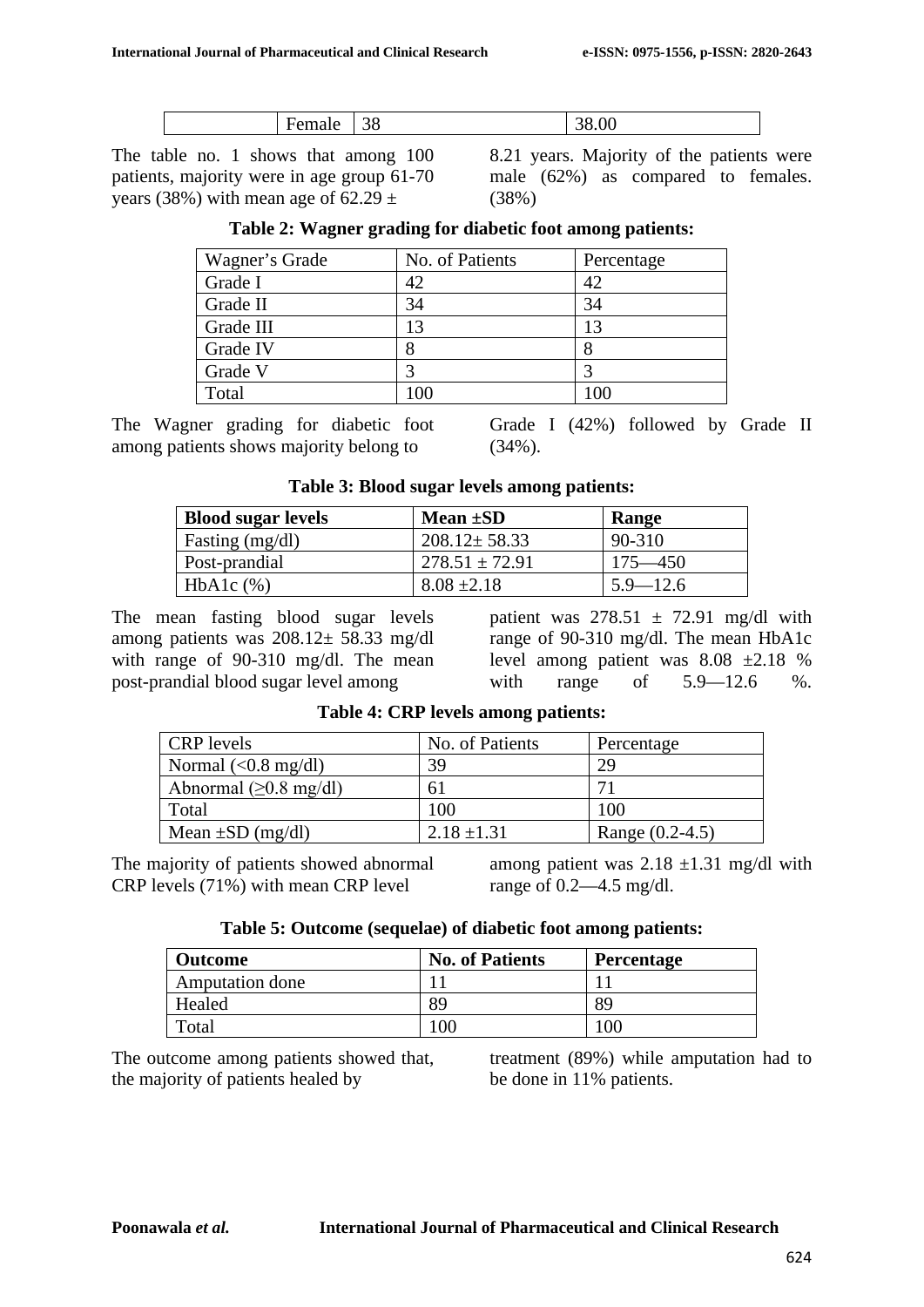| <b>Outcome</b>     | <b>CRP</b> levels            | Total                   |     |                                  |
|--------------------|------------------------------|-------------------------|-----|----------------------------------|
|                    | Normal $(0.8 \text{ mg/dl})$ | Abnormal $(≥0.8$ mg/dl) |     | P value                          |
| Amputation<br>done |                              | 10                      |     | Chi<br>square<br>value= $4.64$ , |
| Healed             | 38                           | 51                      | 89  | $P=0.034$                        |
| Total              | 39                           | 61                      | 100 | (Significant)                    |

**Table 6: Association of outcome (sequelae) of diabetic foot and CRP levels:**

The association of diabetic foot outcome and CRP levels showed that, patients with higher CRP levels had more chance of

amputation as compared to normal CRP levels with statistical significance.  $(P=0.034)$ 

| Table 7: Correlation of blood sugar levels and CRP levels: |
|------------------------------------------------------------|
|------------------------------------------------------------|

| Correlation  |       | P value |
|--------------|-------|---------|
| FBS vs CRP   | 0.278 | 0.01    |
| PPBS vs CRP  | 0.293 | 0.003   |
| HbA1c vs CRP | 0.322 | 0.002   |

The correlation of blood sugar levels and CRP levels showed significant positive correlation with statistical significance.  $(P<0.05)$ 

# **Discussion:**

Diabetes is a huge and growing problem, and the costs to society are high and escalating. Diabetic foot cause considerable disability and often the reason for lower limb amputation. Diabetes is a challenging disease to be managed successfully. It requires frequent Self-Monitoring of Blood Glucose (SMBG), dietary modifications, exercise, and administration of medications as per schedule. [3]

The present observational study was conducted to study correlation of CRP with glycemic control in diabetic foot patients and sequelae of diabetic foot in the study population.

In the present study, among 100 patients, majority were in age group 61-70 years (38%) with mean age of  $62.29 \pm 8.21$ years. Majority of the patients were male (62%) as compared to females. (38%) (Table 1) Bandyopadhyay et al [8] in a study on C Reactive Protein in Type 2 Diabetes observed mean of patients as

 $47.4 \pm 11.7$  years with majority of patients were males. (58.75%)

The Wagner grading for diabetic foot among patients shows majority belong to Grade I (42%) followed by Grade II (34%). (Table 2) Similar findings were seen in study by Anand A et al [9] where majority of patients with diabetic foot belongs to Grade I. (48%)

The mean fasting blood sugar levels among patients was 208.12± 58.33 mg/dl with range of 90-310 mg/dl. The mean post-prandial blood sugar level among patient was  $278.51 \pm 72.91$  mg/dl with range of 90-310 mg/dl. The mean HbA1c level among patient was  $8.08 \pm 2.18$  % with range of 5.9—12.6 %. (Table 3) The majority of patients showed abnormal CRP levels (71%) with mean CRP level among patient was  $2.18 \pm 1.31$  mg/dl with range of 0.2—4.5 mg/dl. (Table 4) Bandyopadhyay et al 8 in a study on C Reactive Protein in Type 2 Diabetes found that blood CRP varied between 0.22 to 4.4 mg/dl.

The outcome among patients showed that, the majority of patients healed by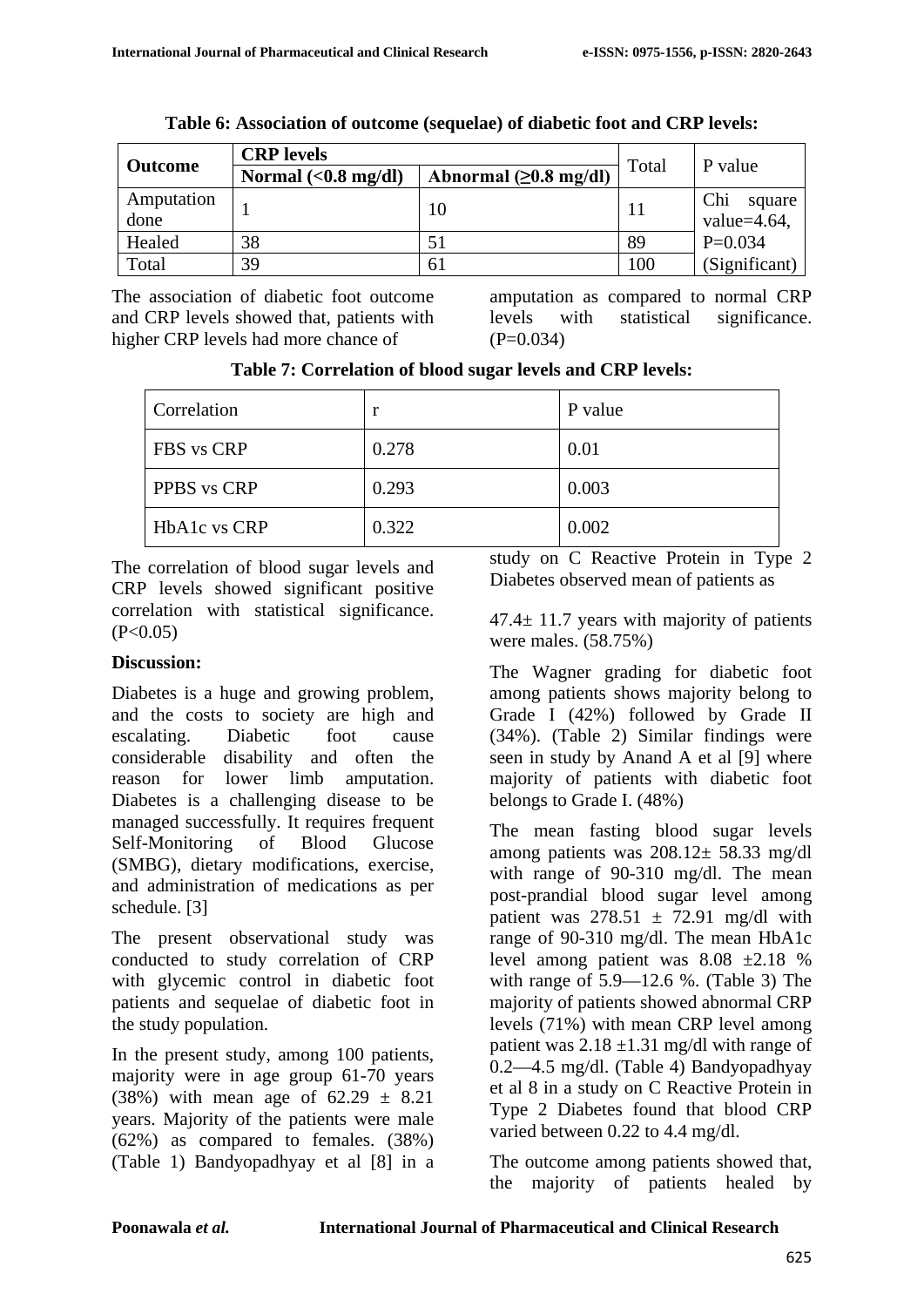treatment (89%) while amputation had to be done in 11% patients. (Table 5) The association of diabetic foot outcome and CRP levels showed that, patients with higher CRP levels had more chance of amputation as compared to normal CRP levels with statistical significance. (P=0.034) (Table 6)

Similar findings were seen in study by Anand A et al [9] where patients with higher CRP levels had more chance of amputation as compared to normal CRP levels with statistical significance. Lin C W et al. [10] in a study indicates good prognosis in diabetic foot patients and concluded that reduced c reactive protein level <50 mg/l indicates good prognosis in diabetic foot patients. Baris A kinci, et al [11] observed among 165 diabetic ulcer patients and concluded that post treatment CRP values were strongly related to amputations.

The correlation of blood sugar levels and CRP levels showed significant positive correlation with statistical significance. (P<0.05) (Table 7)

Bandyopadhyay et al [8] found significant correlation of CRP levels with HbA1C. In other studies, by Ladeia et al [12] similar associations have been recorded.

CRP is now established as an important risk marker in diabetes. It is associated with the degree of glycemic control and also the different complications of diabetes. [13] In a study from USA, they have found significant association of CRP and various diabetic complications. [14] CRP and other inflammatory markers like PAI-1 or IL 6 are markers of endothelial dysfunction and monocyte activation. [15] This inflammatory milieu promotes deregulated lipid metabolism to generate various toxic metabolites which leads to insulin resistance. [15] This also leads to accelerated atherosclerosis and the microvascualr complications. [16]

The present study had limitations like small number of subjects, the crosssectional nature of the study, lack of measurement of other markers like fibrinogen and lack of measurement of hsCRP. A larger prospective multi-centre study can actually find the role of CRP in Indian patients and its inclusion in daily clinical practice as a cost-effective risk marker.

# **Conclusion:**

The study concludes that there is a strong positive association between poor blood sugar control and elevated CRP levels in the study population. The study has also documented a positive association between higher CRP levels and amputation.

# **References:**

- 1. International Diabetes Federation. Diabetes facts & figures. IDF Diabetes Atlas Ninth edition 2019. https://www. idf.org/aboutdiabetes/what-is-diabetes/ facts-figures.html
- 2. Abbott CA, Carrington AL, Ashe H, North-West Diabetes Foot Care Study et al. The North-West Diabetes Foot Care Study: incidence of, and risk factors for, new diabetic foot ulceration in a community-based patient cohort. Diabet Med. 2002;19 :377–384.
- 3. Lauterbach S, Kostev K, Kohlmann T. Prevalence of diabetic foot syndrome and its risk factors in the UK. J Wound Care. 2010; 19:333–337.
- 4. Pfützner A, Schöndorf T, Hanefeld M, Forst T. High-sensitivity C-reactive protein predicts cardiovascular risk in diabetic and nondiabetic patients: effects of insulin-sensitizing treatment with pioglitazone. J Diabetes Sci Technol. 2010 May 1;4(3):706-16.
- 5. Festa A, D'Agostino Jr R, Howard G, Mykkanen L, Tracy RP, Haffner SM. Chronic subclinical inflammation as part of the insulin resistance syndrome: the Insulin Resistance Atherosclerosis Study (IRAS). Circulation. 2000 Jul 4;102(1):42-7.